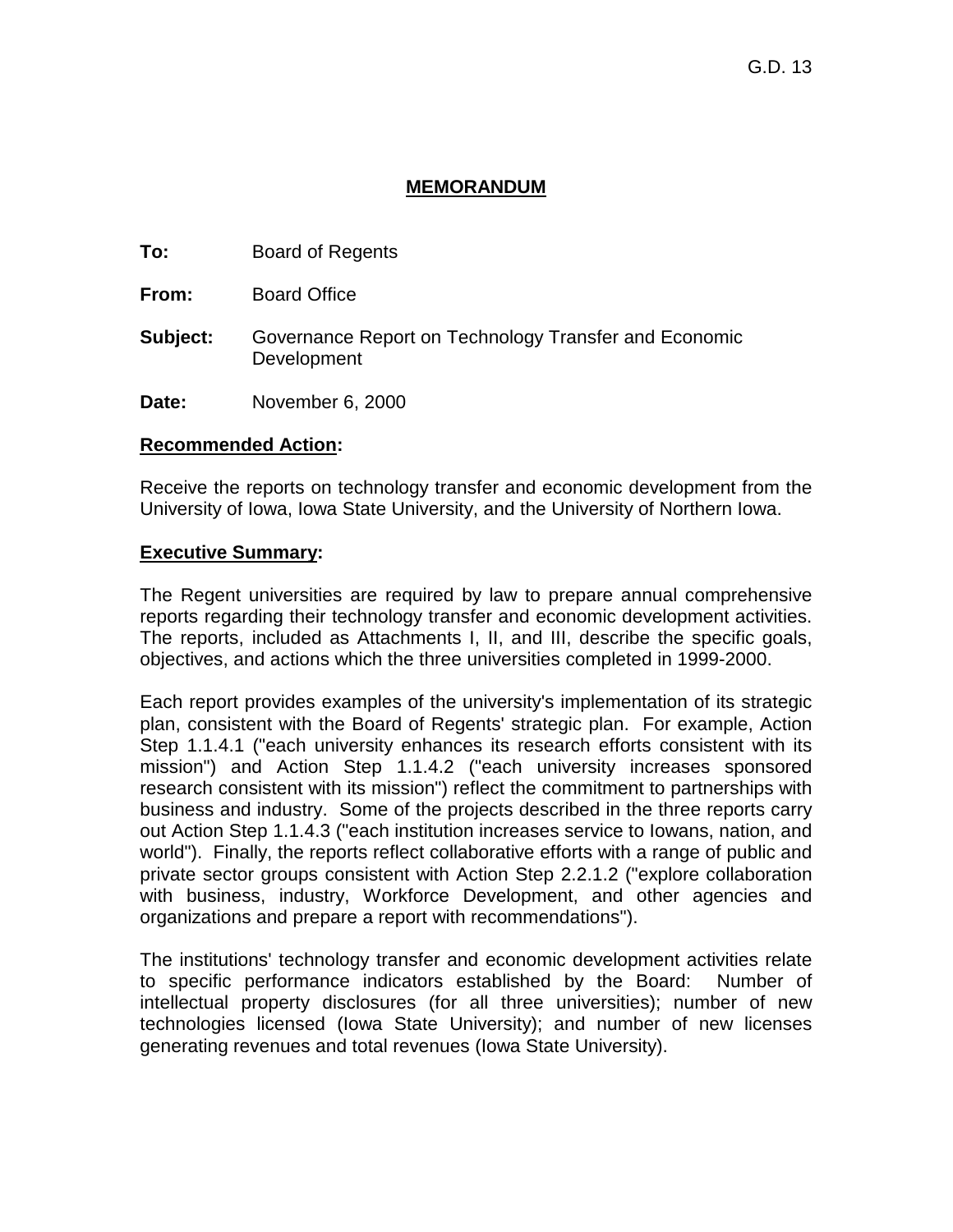The universities report advances in many activities associated with technology transfer and short-term declines in a few other areas. The five-year trend in all areas shows a decided upward movement. The performance of the research parks and incubators at SUI and ISU remains robust. The universities reported a total of 967 corporate-sponsored research contracts, compared to 1,086 in FY 1999 and 976 in FY 1998. The dollar amount of these corporate-sponsored research projects totaled \$49.7 million, compared with \$62.4 million in FY 1999, and \$44.7 million the previous year. The universities reported 198 disclosures of intellectual properties in FY 2000, compared to 244 in FY 1999. The number of patents filed in FY 2000 was 143, compared to 175 the previous year. The number of patents issued in FY 2000 was 83, compared with 76 in FY 1999.

## **Background:**

Iowa law requires annual reports of the three universities on technology transfer and economic development to be submitted to the executive and legislative branches of state government. The law is consistent with the Board's responsibility to be fiscally accountable for state funds received by the Regent institutions.

Another report, detailing research inventories at the three universities, is currently in the process of preparation for presentation to the Board. The Board Office is working with the universities to develop more information that can be shared with the Board and others relative to technology transfer and economic development.

### **The University of Iowa**

The activities described in the University of Iowa's report are linked to two goals in its strategic plan, *Achieving Distinction: 2000*. The first is Goal 4, "(conduct) the best possible research and scholarship," and the second is Goal 6, "(develop) strong ties between the University and external constituencies."

In FY 2000, the total dollar amount of external support was \$252.6 million. Corporate-sponsored research in FY 2000 was \$33.1 million, 13.1 percent of the total dollars of external research support. The five-year total of industrial research support is \$154.3 million. The number of corporate-sponsored research agreements in FY 2000 remained in the same range as the previous two years -- 365 in FY 2000 compared to 371 in FY 1999 and 349 in FY 1998. Over the past five years, SUI has successfully negotiated 1,781 corporate research agreements.

The University of Iowa Research Foundation (UIRF) maintained a high level of activity during FY 2000. The UIRF received 84 invention disclosures (79 in FY 1999), filed 83 patent applications (87 in FY 1999), reported a record high 37 issued patents (33 in FY 1999), executed a record high 27 licensing agreements (21 in FY 1999), and earned a record high \$5,067,469 in royalty/license fee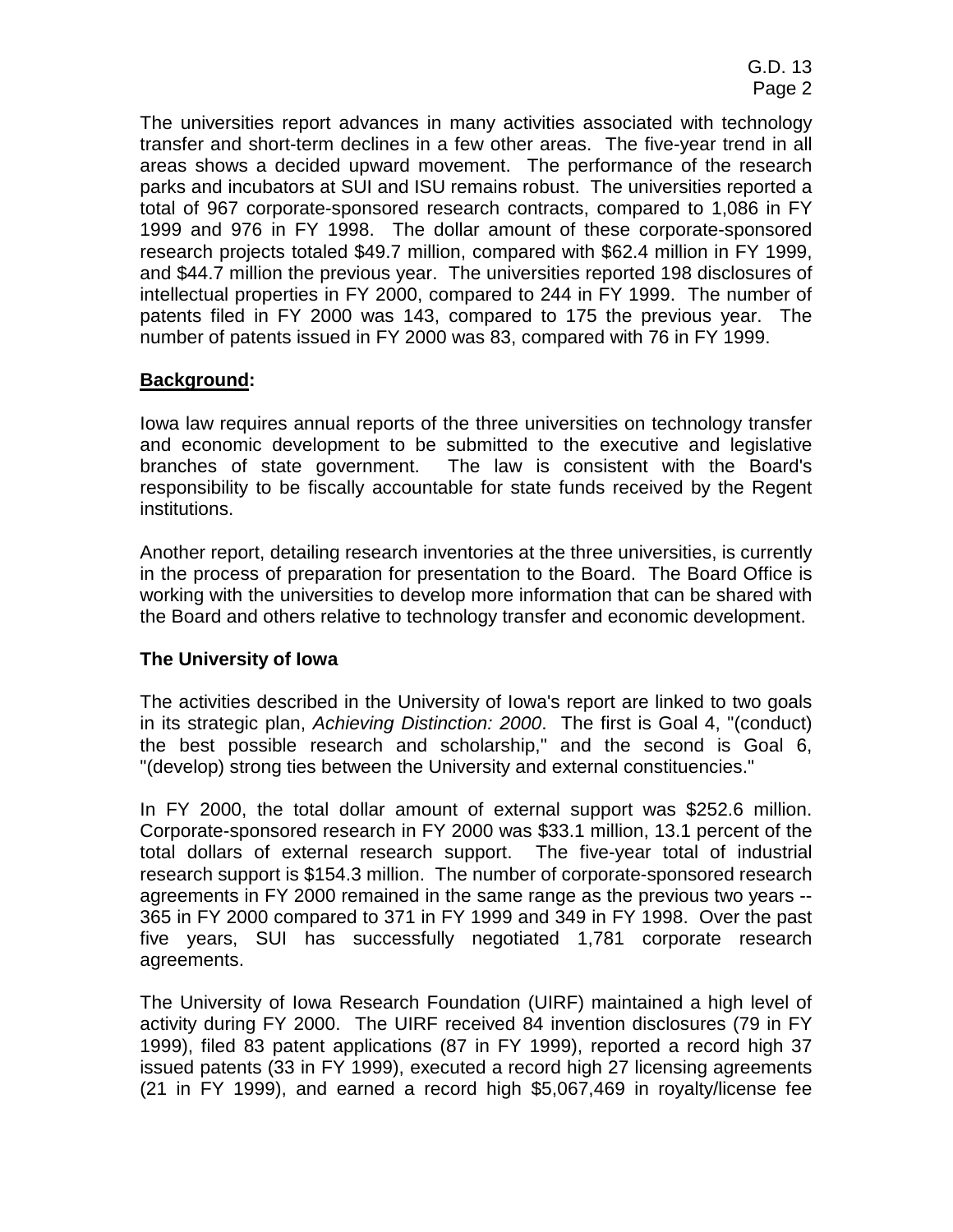income. The SUI report, Appendix I, contains a number of additional details, including five-year trend data.

The Technology Innovation Center (TIC) accepted five new tenant firms and successfully graduated three companies. Currently, 17 tenants occupy 100 percent of available laboratory space and approximately 75 percent of available office space. To address a shortage of flexible wet lab space for start-up biotech companies, SUI has committed institutional funds to construct a building shell. The Iowa Department of Economic Development accepted the Oakdale Research Park (ORP) as recipient of a \$500,000 Advanced Research Commercialization (ARC) award that will be used to build laboratory space for the TIC incubator. The College of Medicine and the Center for Biocatalysis and Bioprocessing (CBB) continued to provide short-time assignment of lab space for three biotech start-ups. Two TIC companies successfully "graduated" from the incubator to expanded facilities on the ORP, while a third TIC "graduate" expanded in Cedar Rapids.

In FY 2000, the CBB continued technology development for industrial licensing and use on a series of patents donated to the University of Iowa Research Foundation by DuPont in FY 1999. The intellectual property involves a recombinant yeast that produces an enzyme commonly found in spinach. This research is important to the process of production of specialty chemicals, pharmaceutical intermediates, and food ingredients.

The Research Park at the University of Iowa emphasizes such fields as pharmaceuticals, industrial biotechnology, health and medical sciences, and computer simulation of complex systems. University "anchor labs" in those four fields are located on or near the Park.

In FY 2000, SUI began a major new addition to the Multi-Tenant Facility on the ORP. The addition will provide corporate-funded research space for a portion of the UI ophthalmology research program, as well as laboratories for start-up biotech companies in the TIC business incubator. In the privately-owned Myriad Technology Plaza complex, Albany Molecular Research, Inc., committed more than \$3 million to convert an office building to a wet laboratory facility.

Two new buildings were added in FY 1999. Last year, research staff of the National Advanced Driving Simulator (NADS) moved to its completed building. Research staff members of NADS have begun working through a detailed checklist of systems and equipment prior to placing the NADS in operation.

The Technology Innovation Center (TIC) added five new tenants and successfully "graduated" three tenant companies in FY 2000. The 17 TIC tenant firms and 15 expanded "graduate" firms have attracted private capital more than 20 times the State of Iowa's investment in TIC since it was established in 1984.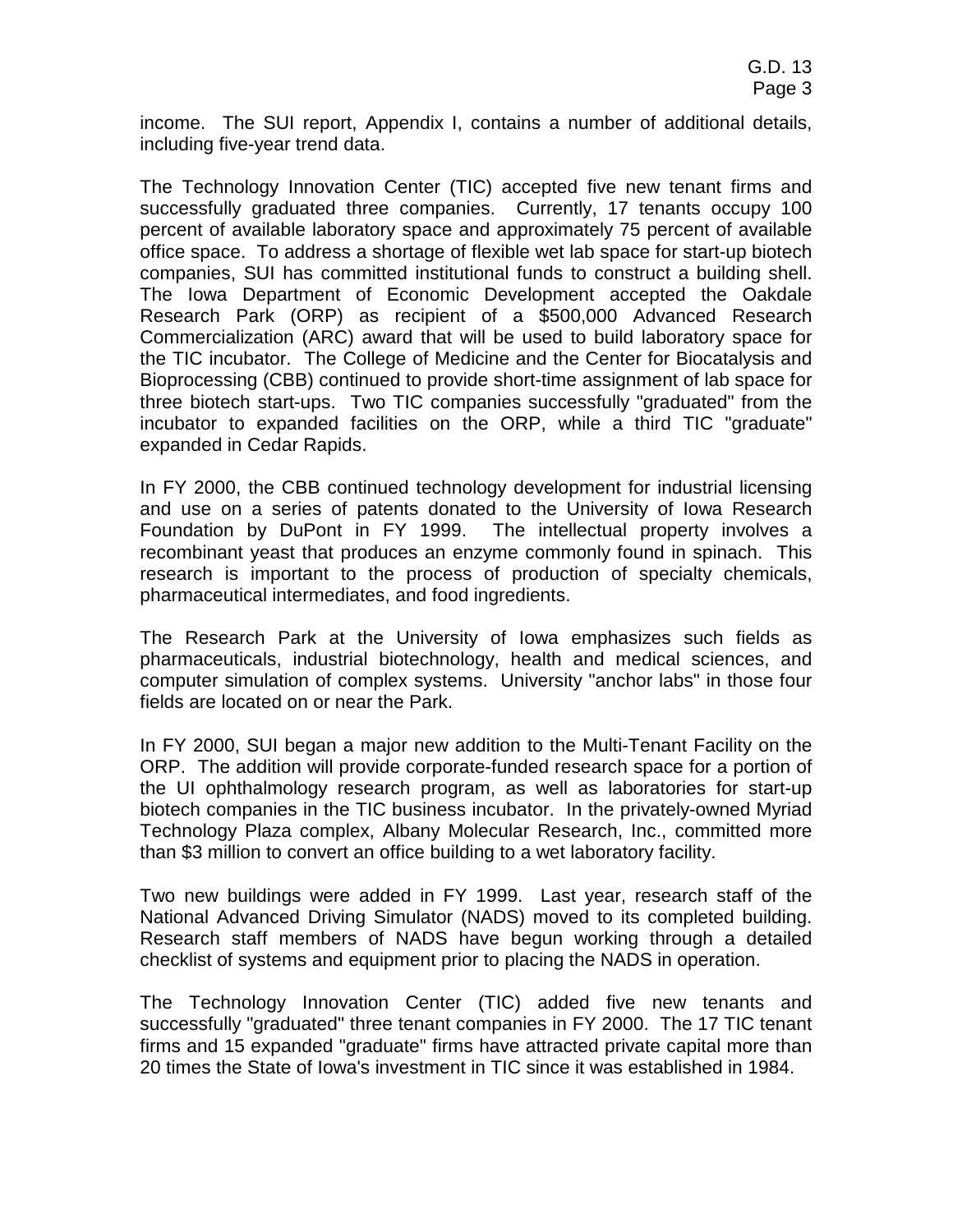Examples of new and continuing technology transfer and economic development activities at the University of Iowa include:

- The CMV Promoter for Increased Protein Expression resulted from a discovery in the laboratory of Mark F. Stinski, professor of microbiology, during Professor Stinski's study of gene regulation mechanisms in the CMV virus. The inventions were patented by the URIF. Over a period of 15 years, this discovery has become a very widely used research tool in the biotechnology industry. The "CMV Promoter" has also gained importance in the commercial setting to manufacture bioengineered drugs. Some of these new drugs have been granted FDA approval and are currently being used as therapies to treat patients with cancer and other diseases. The UIRF has thus far negotiated licensing agreements, on a non-exclusive basis by fields of use, to more than 45 industrial partners including several new licensees in FY 2000.
- When appropriate, UIRF participates in creating spin-off companies by licensing inventions resulting from research in UI laboratories to new firms. One example is the Quorum Sciences, Inc. firm, which won \$1 million in research support from the Cystic Fibrosis Foundation. The award will fund the development of a new antibacterial treatment for the leading cause of chronic lung infections.
- The Center for Advanced Drug Development (CADD) offers non-production services relevant to the clinical trials process. CADD worked on 27 projects in FY 2000. Clients include large and small pharmaceutical companies in the United States and overseas, governmental agencies, and medical research centers.
- The University has a five-year research agreement with EnzyMed Division/AMRI. Under this agreement, SUI researchers are working on new compounds or on biological targets for drugs. The company has been able to generate large libraries of chemically related compounds. A \$460,000 Advanced Research and Commercialization (ARC) award from the Iowa Department of Economic Development is funding several collaborations.
- Breakthrough to Literacy, Inc., is a company that has graduated from the SUI business incubator. It initially focused on developing assistive technology for persons with disabilities, but eventually concentrated on helping young children to read. Breakthrough materials are now used in 39 states, in 4,167 classrooms serving 89,340 children. In September 2000, Breakthrough was acquired by McGraw-Hill, Inc.
- Digital Artefacts, L.L.C., is an information visualization company established in FY 2000 to provide computer real-time graphics and simulation solutions to emerging non-traditional markets. For example, it is working with the History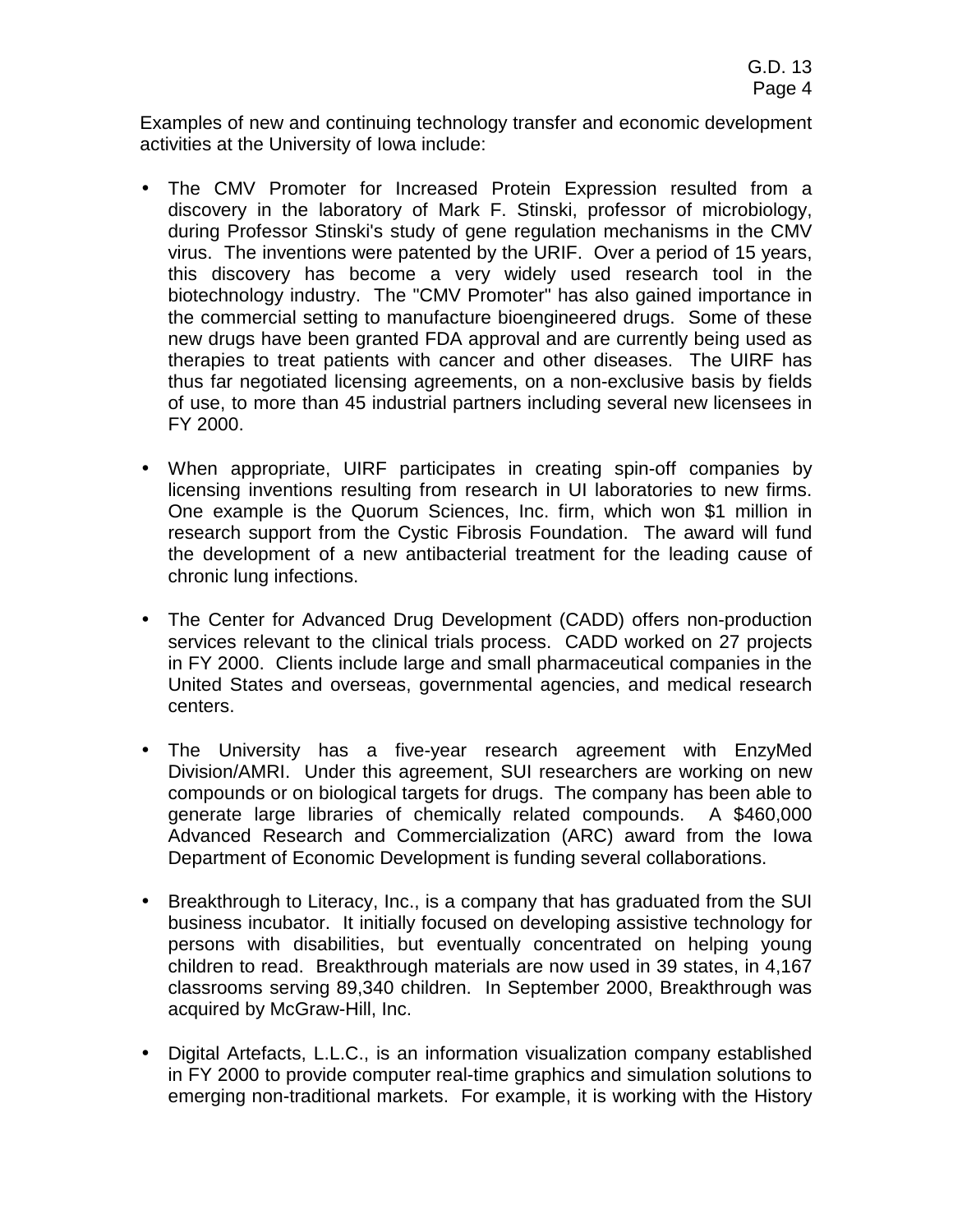Center of Cedar Rapids to develop an interactive simulation that enables users to "explore" downtown Cedar Rapids as it looked in 1900.

- In the past two years, the CBB has helped more than 60 companies develop new products and refine manufacturing processes.
- NADS, jointly with the VRAC (Virtual Reality Applications Center) at ISU, is pursuing support for advanced simulator networking research for vehicle and equipment distributed product design, with such corporations as Deere & Company.
- SUI staff worked with various communities on attracting new businesses to the state. For example, ORP and TIC worked with Coralville, Iowa Area Development Group, and the Iowa Department of Economic Development to submit proposals to four biopharmaceutical firms seeking locations for research and production facilities.

#### **Iowa State University**

The report is organized according to ISU's current strategic plan, which has three goals that relate to technology transfer and economic development. The first is its research mission, the second is extension and outreach, and the third addresses the university's role in economic development*.* The University has had as a theme this year, "Strengthening Families." To reflect that theme, this year's report contained a number of examples illustrating how family and community life could be enhanced through technology transfer and economic development activities.

In FY 2000, businesses (including commodity groups) funded 556 research projects at ISU. The number declined from FY 1999, when 712 projects were funded, and FY 1998 when 623 were supported by businesses. The dollar amount in FY 2000 is \$15.2 million, below the record \$22.7 million in FY 1999 and \$15.9 million in FY 1998. In addition, businesses funded 79 non-research projects totaling \$9.7 million. In FY 1999, the comparative numbers were 97 non-research projects totaling \$9.8 million. In FY 2000, ISU researchers disclosed 114 new inventions to the Iowa State University Research Foundation (ISURF), and 41 new patents were issued to ISU inventors. In FY 1999, comparative figures were 160 disclosures of new inventions and 48 new patents issued. In FY 1998, the numbers were 158 disclosures and 54 patents issued. The ISU Research Foundation signed 229 new licenses and options for ISU technology, including those for plant germplasm (compared to 323 in FY 1999 and 191 in FY 1998). Thirty-five technologies were licensed for the first time in FY 2000. ISU researchers received one R & D award in FY 2000, bringing the total R&D 100 awards received by ISU since 1984 to 22, second among all universities in the United States.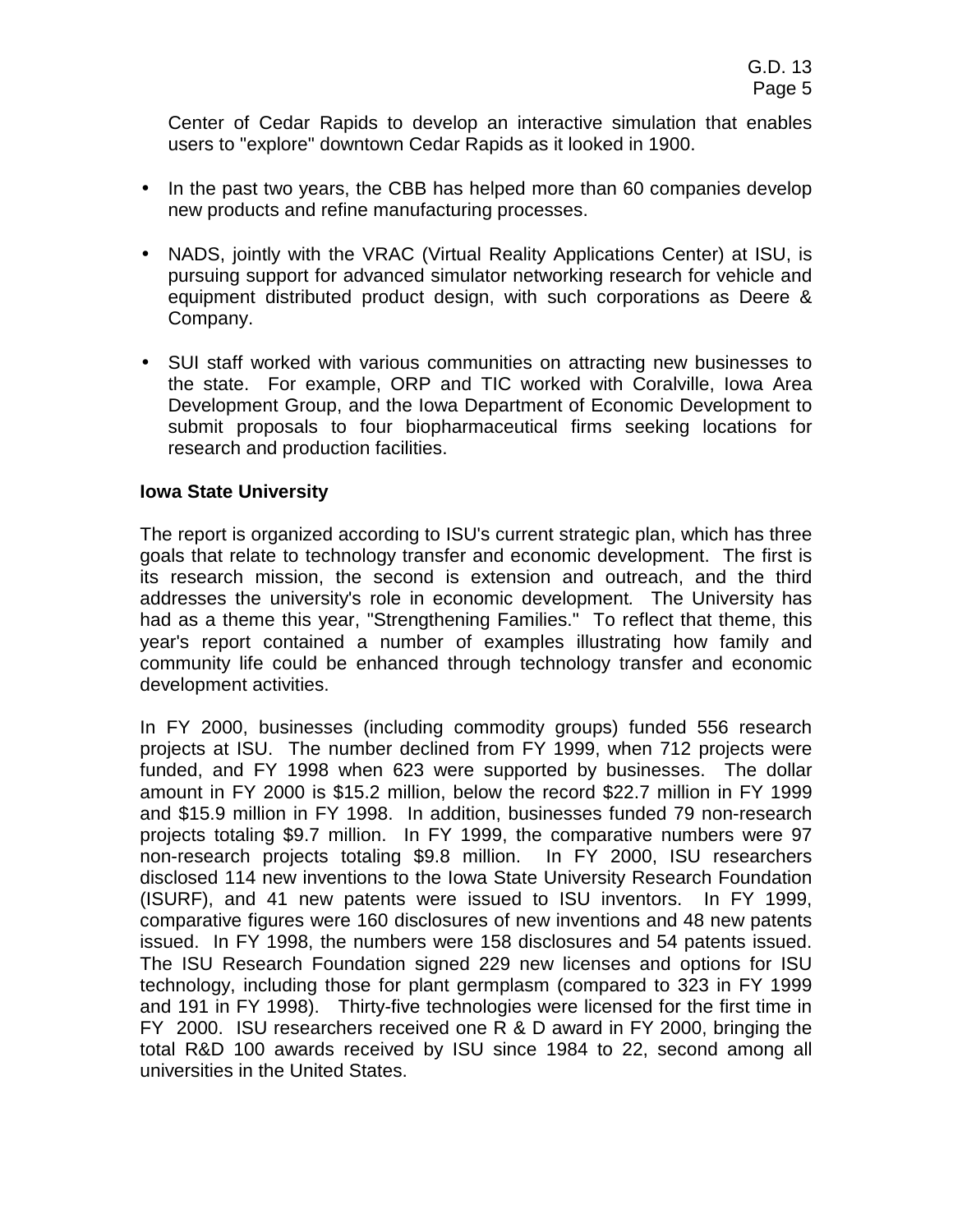The Iowa State University Research Park added 13 new companies and affiliates in FY 2000. The total number of companies that have used the Park facilities is 109. Of these, 29 companies employing over 348 people have left the Park to expand or locate elsewhere. Twenty-three of those stayed in Iowa. Currently, 46 companies and centers are located in or affiliated with the Research Park. The companies in the Park employ nearly 900 people.

Examples of technology transfer and economic development activities at Iowa State University include:

- Howe Hall's atrium is now the site of the world's state-of-the-art, next generation virtual reality (VR) interface. The C6 is a three-dimensional, fullimmersion, synthetic environment, including a room where all four walls, the floor, and the ceiling are projection screens capable of totally immersing a subject in a projected image. Examples of use include "walking" inside buildings that no longer exist, getting close-up views of severe weather conditions, and inspecting operating industrial furnaces.
- Researchers at ISU helped an Iowa company that manufactures tools that aid tire changing on large equipment (i.e., dump trucks, end loaders, etc.) in testing the load capacity of these tools. Their work resulted in a redesign of a part and assembly line changes, improving the safety of the equipment.
- In order to increase the use of crash data in the planning of roadway modification, the Iowa Department of Transportation contracted with the Center for Transportation Research and Education (CTRE) to develop a mapping enhancement to the Accident Location and Analysis System (ALAS). This research will make it much more likely that a poorly functioning location, such as an intersection, will be corrected prior to the occurrence of numerous crashes.
- Fresh fruit juices, especially unpasteurized apple cider, have been the sources of significant food poisoning outbreaks recently. Food Science and Human Nutrition faculty have worked with Iowa cider producers to improve the safety and quality of apple cider produced in the state.
- 27,347 bushels of specialty soybean germplasm developed at ISU were planted in Iowa, generating \$66,834 in royalties.
- A west central Iowa company manufacturing architectural doors wished to use the sawdust picked up by their dust collection system for heating its plant and for bedding for livestock. However, there was a chance that lead used in their manufacturing process might contaminate the sawdust and prohibit its use in these two ways. The Iowa Companies Assistance Program (ICAP) at ISU analyzed the sawdust and found it contained extremely low to zero levels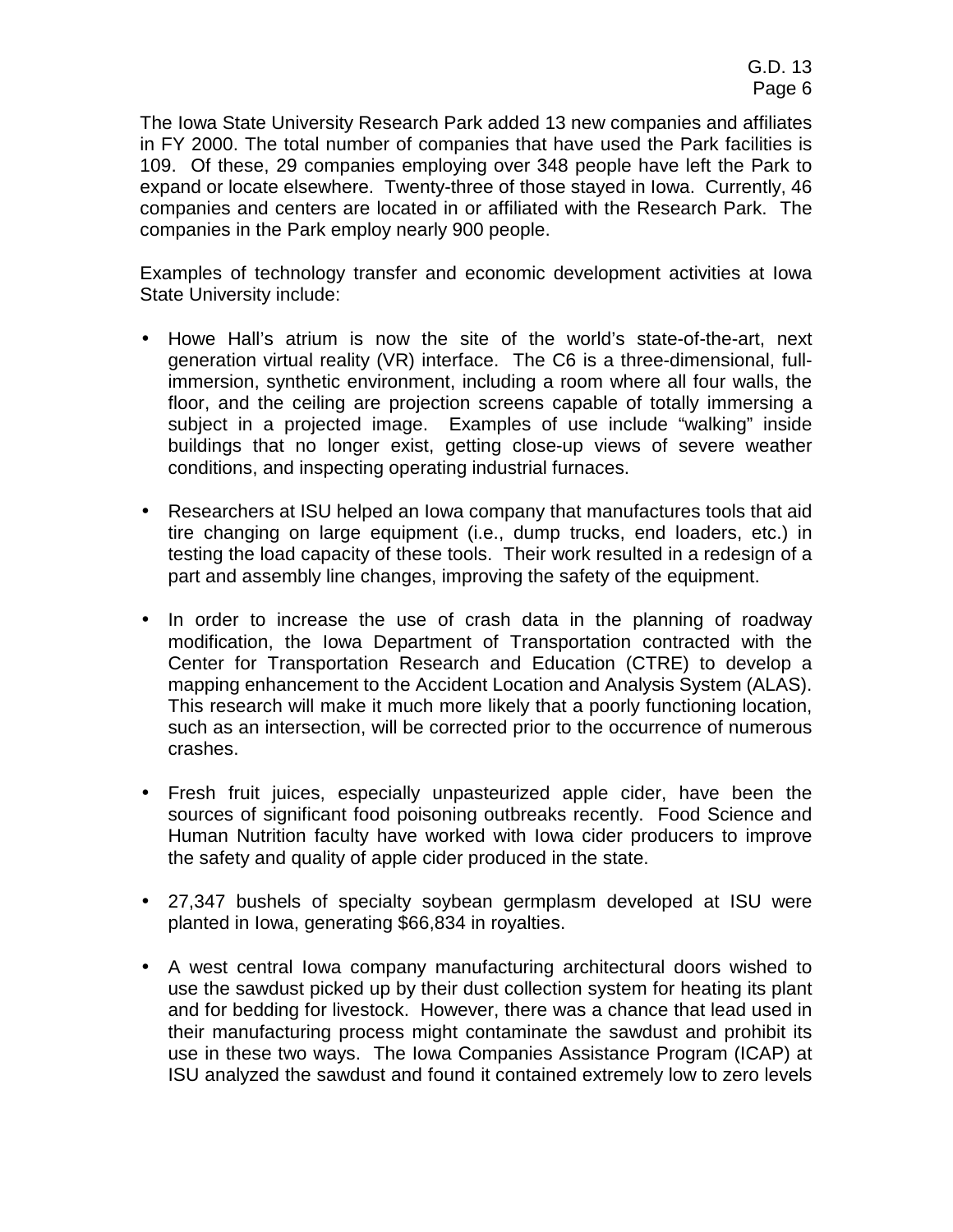of lead contamination, helping the company to save over \$80,000 in heating costs per year.

- An east central Iowa company with approximately 200 employees had a customer identify a possible microstructural problem in a die casting. ICAP personnel and a Center for Industrial Research and Service (CIRAS) staff member assisted the company in analyzing the problem and improving the manufacturing process. The company experienced a 25% increase in output.
- The Center for Transportation Research and Education (CTRE) employs graduate students as research assistants to work on transportation-related projects. In a recent follow-up survey of 220 master's level students who had worked at CTRE since 1993, approximately 25 percent of the students indicated they had taken their first post-college job in Iowa.
- The Research Institute for Studies in Education (RISE) assisted in the evaluation of a community-based Precision Agriculture Education Network, which prepares students to use technology more effectively in agriculture and to fill jobs in the new economy.

## **The University of Northern Iowa**

The University of Northern Iowa provides economic development and business assistance services to businesses and citizens, thereby enhancing the state's economic and social interests. The University's efforts are consistent with Goal 4 of its strategic plan, "external relations: Develop appreciation and support for the values, programs, and services of the university." UNI outreach programs focus on helping businesses and communities understand and apply the technology and intellectual properties developed by Regent universities and the private sector.

During the past year, UNI completed 46 business-funded research projects. This represents a 31 percent increase in corporate-sponsored research from FY 1999. In addition, hands-on technical assistance was provided to more than 1,200 Iowa businesses and 390 communities. To provide these services, UNI obtained more than \$5.7 million in federal, state, and business-derived funding*.* In addition, UNI has hired part-time staff to expand its efforts in promoting and facilitating intellectual property development and patent applications. During FY 2000, five patents were received, which is the second highest number since the University formed an intellectual properties policy.

Examples of technology transfer and economic development activities at the University of Northern Iowa include:

• The Iowa Waste Reduction Center (IWRC) continues to be an excellent return on investment for the State of Iowa and its small businesses. In its 11 years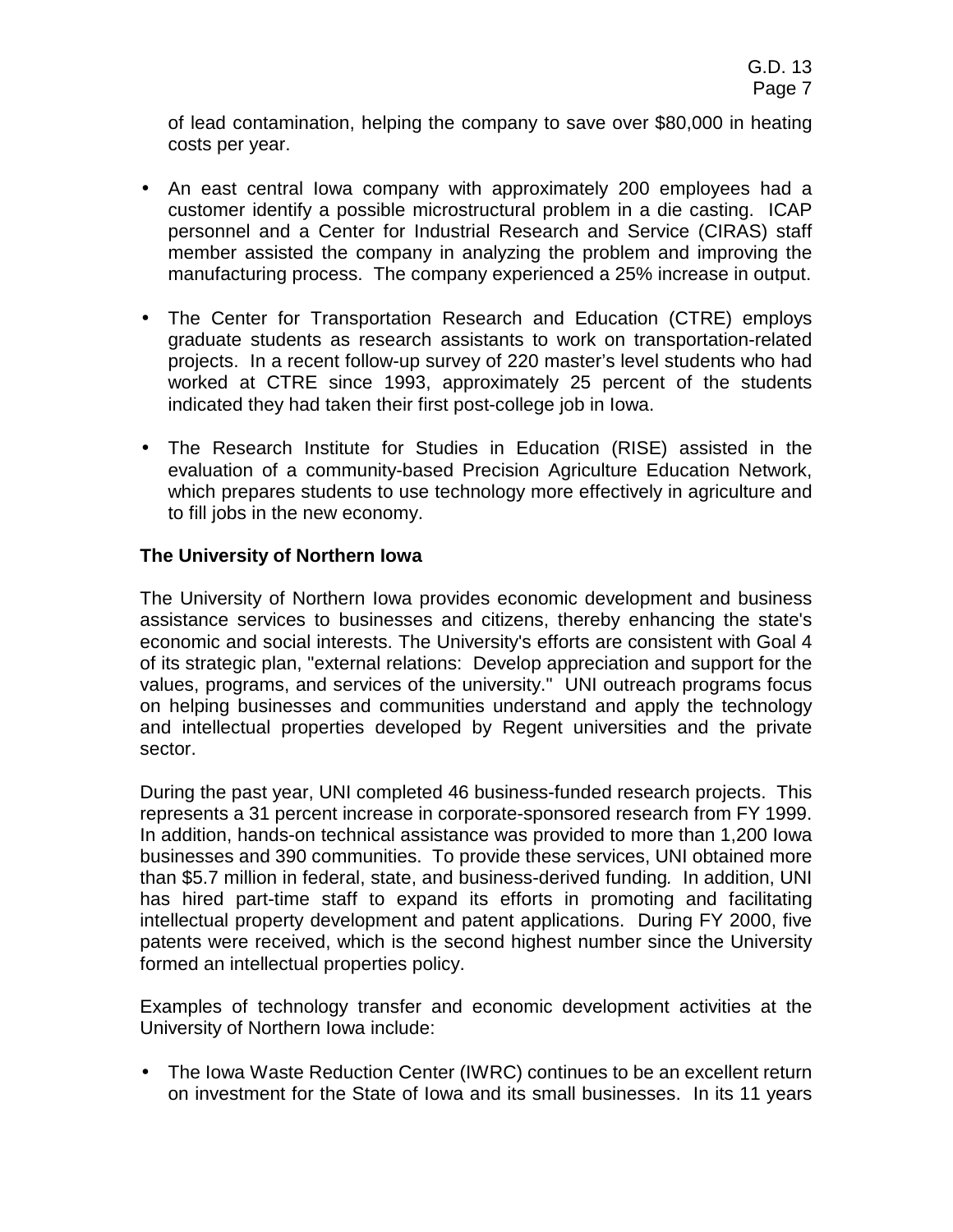since inception, the IWRC has worked with 2,000 small businesses to assess environmental compliance and outline options for waste reduction.

- The Center for Energy and Environmental Education (CEEE) provides outreach to public, educational, and civic institutions, as well as businesses, on energy efficiency. In FY 2000, CEEE organized 20 projects. The Center received an Iowa Department of Natural Resources Energy Leadership Award in 1999.
- In June of 2000, Ag-based Industrial Lubricants (ABIL) began a testing program in conjunction with Iowa State University's Department of Food Science and Human Nutrition. The program involved testing a new antioxidant developed by ISU, which is used with industrial lubricants.
- ABIL has formed a private corporation to more effectively market the use of soybean-based industrial lubricants. An exclusive agreement has been signed with DuPont to become the sole marketer of its hioleic (GMO) soybean oil in conjunction with other corporate partners. This new "virtual" company is an excellent example of how university innovation and invention can be fully commercialized and may become the model for Regent universities in the "new economy."
- CEEE continued to be involved in a project to expand the local food economy. Initiated in 1997, the plan involves analyzing how community-supported agricultural projects can be sold locally. In 1999 alone, local purchases to UNI's food services, an area hospital, a local restaurant, and area processors, was nearly \$130,000. In Summer 2000, the project was expanded to include a cluster of hospitals in north central Iowa.
- Heartland Technologies is a new start-up company located in Oelwein. Through a partnership with Iowa State University, Heartland has developed several soy-based adhesives that will be used in the manufacturing of board products such as plywood, particleboard, and manufactured fiberboard. Strategic Marketing Services (SMS) at UNI will conduct the market research for the soy-based adhesive and the finished board products.
- The Institute for Decision Making (IDM) provided services to 390 community clients, which resulted in part, according to Iowa Workforce Development, in the creation of 3,000 jobs. The number of clients served by IDM has increased significantly since 1988. One example of IDM's collaborations with state agencies is reflected in a \$60,000 special appropriation it received to transfer its laborshed methodology to Iowa Workforce Development.
- The John Pappajohn Entrepreneurial Center (JPEC) provided research, consultation, and services to 40 business and direct financial support to 20 new businesses. Through its support of UNI's Small Business Development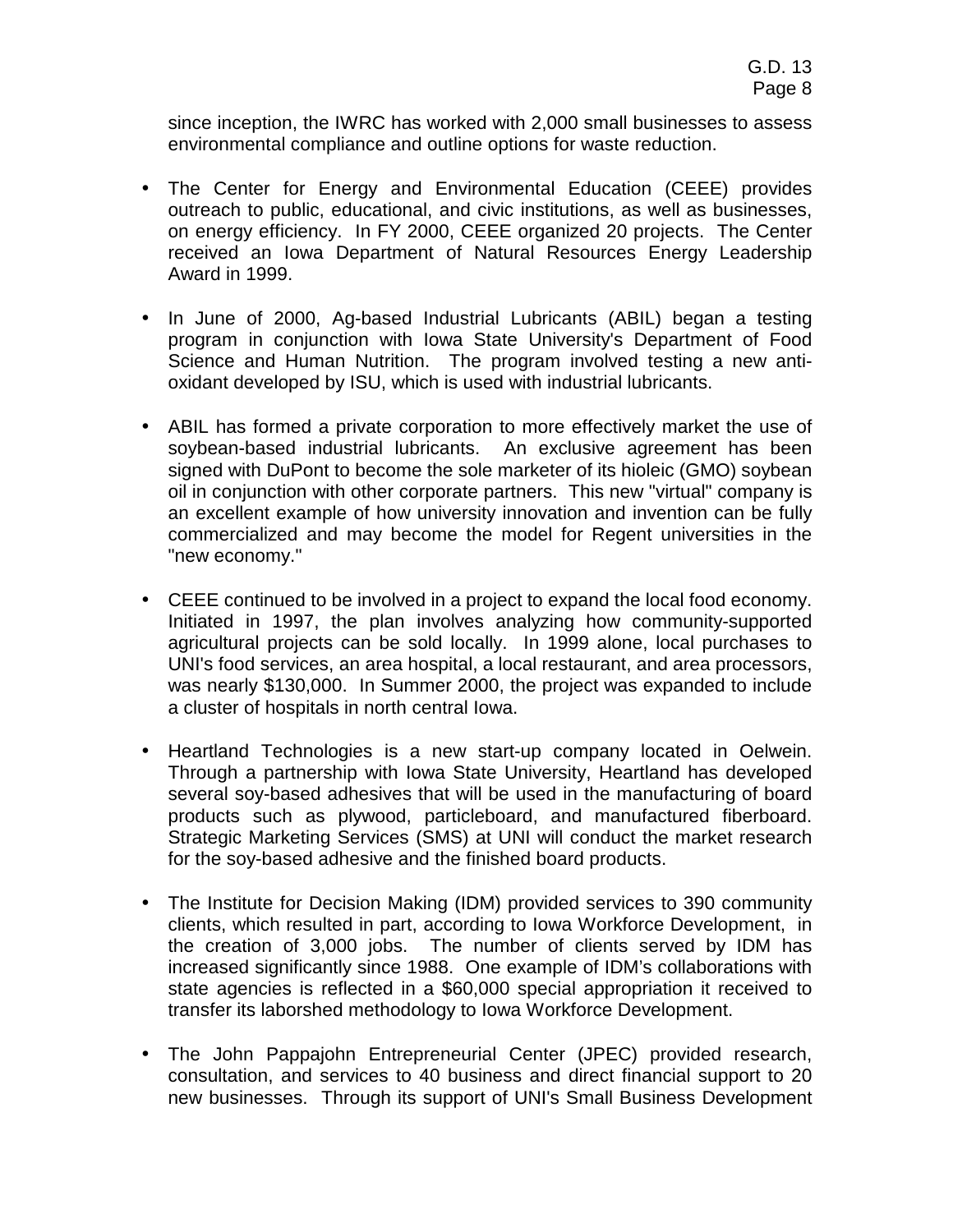Center (SBDC), JPEC assisted over 500 businesses in such areas as market development, operations, and information technology. The UNI SBDC handled the largest client load of any Iowa SBDC regional office.

## **Analysis:**

As indicated in ISU's report, perhaps the most important technology transfer contribution to Iowa's economic development is technology-literate graduates. The universities also provide technology transfer through technical courses offered for professionals around Iowa and elsewhere. The university research parks continue to provide excellent opportunities for interactions between faculty, staff, and students in applied research fields. Although corporate-sponsored research has been emphasized in this report, the universities also provide economic benefit to Iowans through governmental, civic, and other channels.

The following attachments contain specific information on the topics of technology transfer and economic development described above. The page numbers for each Attachment are included.

- Attachment I University of Iowa, pages 13-49
- Attachment II Iowa State University, pages 50-79
- Attachment III University of Northern Iowa, pages 80-111

# **Executive Summaries and Highlights**

- SUI, Attachment I, pages 13-17
- ISU, Attachment II, pages 50-54
- UNI, Attachment III, pages 82-87

### **Corporate-Sponsored Research**

Over the most recent five-year period, all three universities report an increase in external funding. Corporate-sponsored research is one part of this funding, which ranges from approximately 13 percent at SUI to approximately 50 percent at UNI.

At SUI, where research is predominantly supported by federal funds, corporatefunded research support has grown over the past five years. In FY 2000, SUI reported small declines in total external support and corporate research support from FY 1999. SUI reports important gains in patent filings, patent issuances, and the licensure of patents over the most recent five-year period. A significant increase in earnings from patents follows from this favorable trend. The five-year total of corporate-sponsored research for SUI was \$154.3 million. For FY 2000, it was \$33.1 million, compared to \$39.6 the previous year. The number of agreements in FY 2000 was 365, compared to 371 in FY 1999.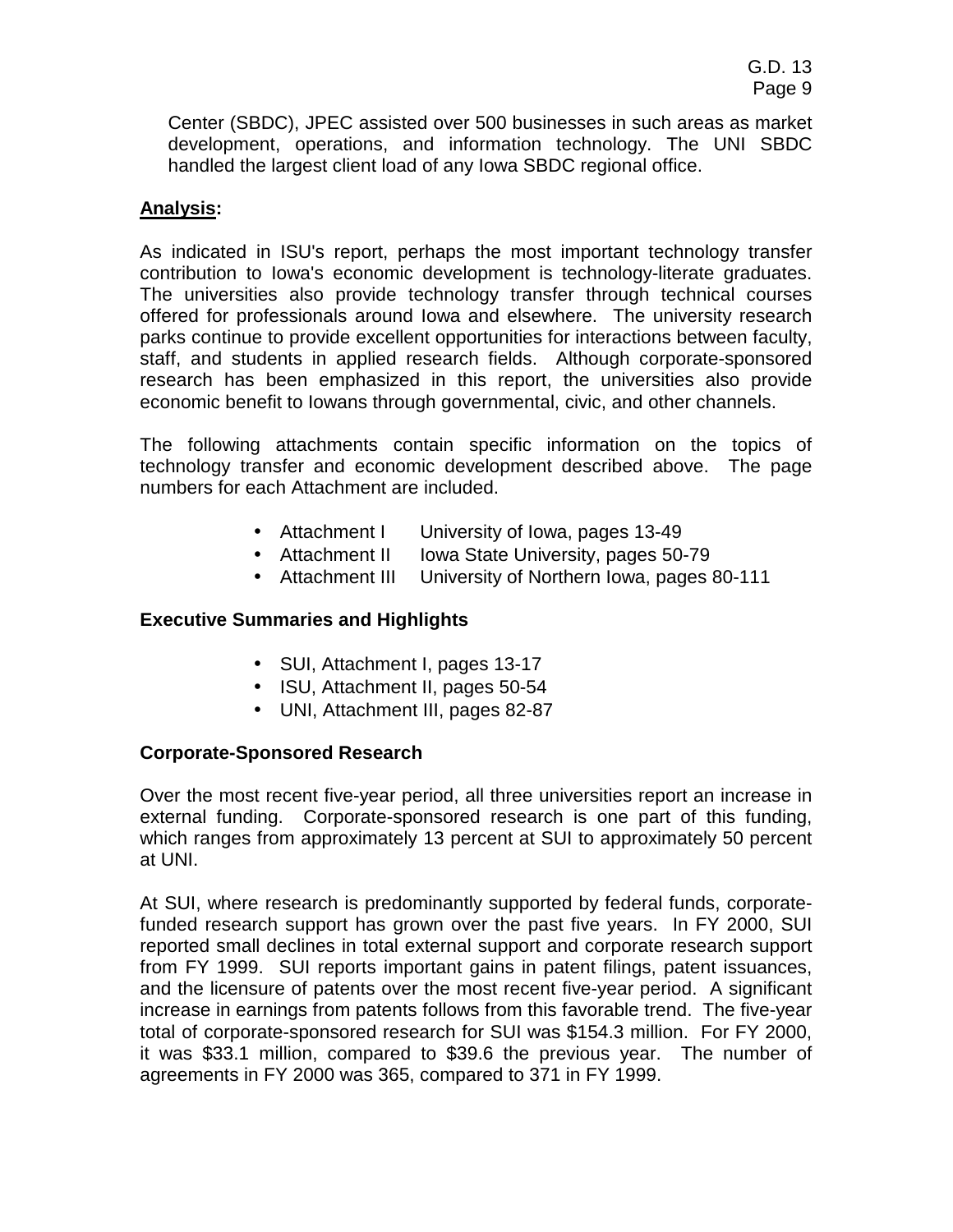In FY 2000, ISU received \$15.2 million in business and community group research funding, compared to \$22.7 in FY 1999 The number of agreements in FY 2000 was 556, in FY 1999 the total was 712.

The University of Northern Iowa experienced a 31 percent increase in corporatesponsored research from FY 1999 to FY 2000. In FY 2000 the amount received was \$1.4 million. Forty-six agreements were signed this year, 35 in FY 1999.

#### **For specific information on Corporate-sponsored Research, see:**

- SUI, Attachment I, pages 18-34
- ISU, Attachment II, pages 55-60
- UNI, Attachment III, pages 92-97

#### **Intellectual Properties/Licenses/Patents**

The number of patents filed and issued for FY 2000 were:

- University of Iowa -- 83 filed, 37 issued
- Iowa State University -- 55 filed, 41 issued
- University of Northern Iowa -- 5 filed, 5 issued.

### **For specific information on Licenses/Options, Patents, see:**

- SUI, Attachment I, pages 23-24, 42-49
- ISU, Attachment II, pages 55-56, 73-74
- UNI, Attachment III, pages 95-99

### **Research Parks**

The research parks at SUI and ISU continue to be productive. First, the universities provide encouragement, expertise, and future employees for the technical companies. Second, the universities benefit from the research and development activities of the companies located at the parks. The number of firms and the number of employees will fluctuate each year, dependent in part upon the number of firms that "graduate."

UNI is nearing the completion of a Regional Business Center/Incubator (RBC) in downtown Waterloo. The U.S. Economic Development Administration, SBA, UNI College of Business, the John Pappajohn Entrepreneurial Center, and the City of Waterloo are jointly funding the project. The RBC will provide a facility for entrepreneurs to secure technical assistance, specialized training, and access to business technology. Central to the project is the creation of a mixed-use business incubator designed to foster the growth of early stage companies through shared resources, mentoring, and access to technology. The RBC will open in January 2001.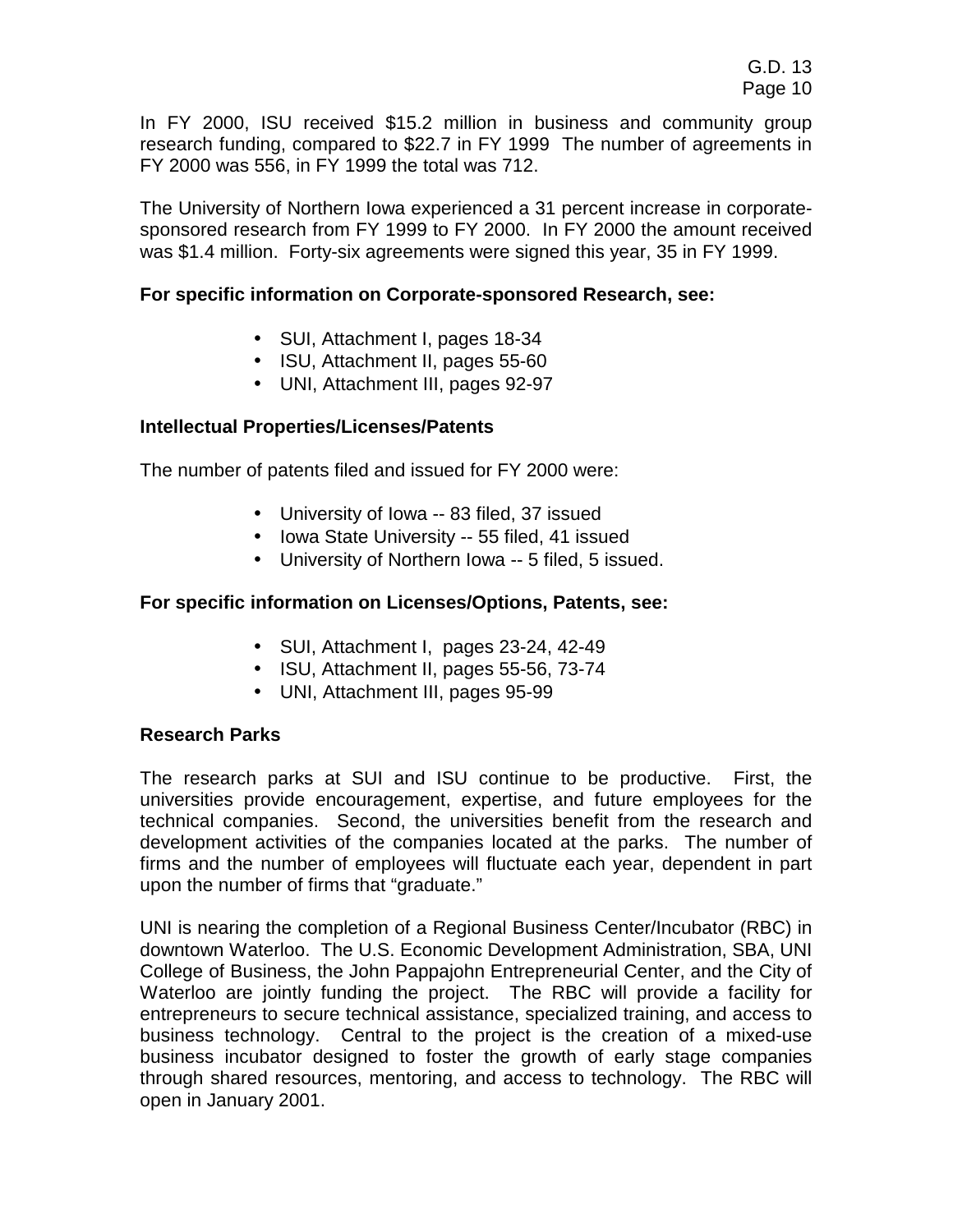#### **For specific information on the research parks at SUI and ISU, see:**

- SUI, Attachment I, pages 13, 15-17, 35-40
- ISU, Attachment II, pages 67-73

#### **Common Data Sets and Performance Indicators**

The Board of Regents, in conjunction with the universities, has developed common data sets and performance indicators related to technology transfer and economic development. These will be reported more fully in December 1999. For example, the three universities are required to report on the number of intellectual property disclosures each year.

### **All Universities**

|    |                            |         | SUI    |    | ISU           |     |        |    |
|----|----------------------------|---------|--------|----|---------------|-----|--------|----|
| 22 | # of intellectual property | 1.1.4.1 | 93-94  | 69 | 93-94         | 139 | 93-94  | 0  |
|    | disclosures                |         | 94-95  | 53 | 94-95         | 141 | 94-95  |    |
|    |                            |         | 95-96  | 74 | 95-96         | 155 | 95-96  |    |
|    |                            |         | 96-97  | 86 | 96-97         | 115 | 96-97  |    |
|    |                            |         | 97-98  | 90 | 97-98         | 158 | 97-98  | 4  |
|    |                            |         | 98-99  | 79 | 98-99         | 160 | 98-99  | 5  |
|    |                            |         | 99-00  | 84 | 99-00         | 114 | 99-00  |    |
|    |                            |         | Target | 90 | <b>Target</b> | ΝP  | Target | ΝP |

Examples of other performance indicators in this field are the number of new technologies licensed, and the number of new licenses generating revenues and total revenues. The following charts contain data compiled only for Iowa State University.